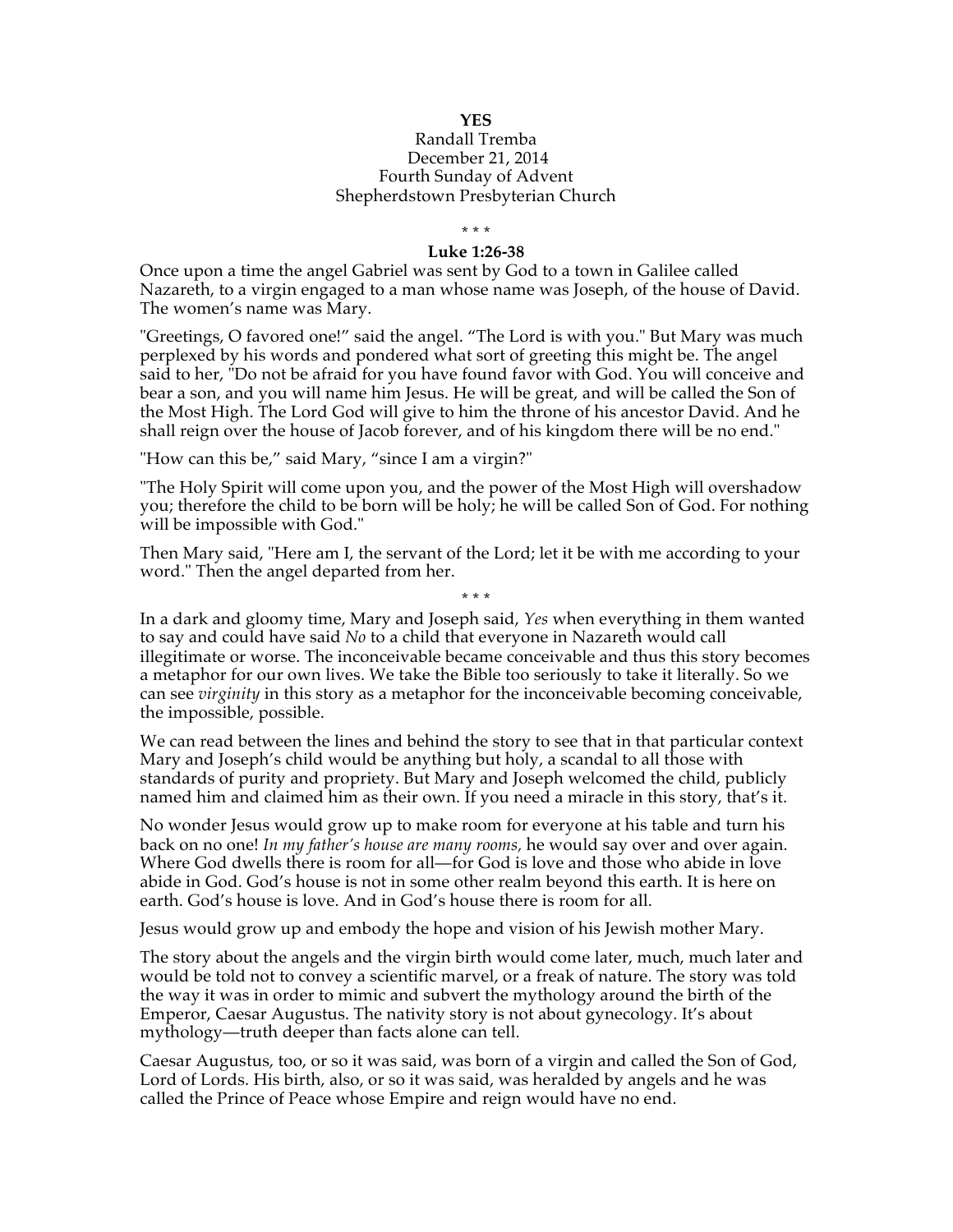The gospel of Jesus is an alternative to the gospel of Empire.

Caesar Augustus even sent out evangelists with what was called the gospel, or evangel, to publish good tidings of great joy for all subjects of the Empire. They would enjoy the protection of the Empire's armed forces as long as they were loyal and submissive.

Augustus wanted world peace and oh, by the way, would kill anyone who got in the way. The elite of Rome would live high at the expense of the lowly. The privileged would be pampered. The poor exploited. Enemies killed.

Jesus offered a different kind of Empire and offers it still today—the Kingdom of God, as he called it, where the poor, the hungry, the homeless, the tormented, and the sick are blessed. And, oh by the way, enemies would be loved. Torture would never, ever be justified!

There are two ways to eliminate your enemies, said Abraham Lincoln. One is to kill them. The other is to turn them into friends. You know, like removing embargoes and walls between us and our neighbors just 90 miles from our shore. If you're looking for a way to put *Christ back into Christmas*, that's one.

In a dark and gloom time, Mary and Joseph said, *Yes*. Their child would show the world that love is more powerful than hate. And in case you haven't heard, the way of Jesus isn't about being right. It's about being kind.

This past week I finished reading *Unbroken: A World War II Story of Survival, Resilience, and Redemption* by Laura Hillenbrand. *Unbroken* is the story of Louie Zamperini, an Olympic track star who survived a plane crash in the Pacific, spent 47 days drifting on a raft, living on rainwater and an occasional bird or fish. He drifted into Japanese waters and was taken prisoner and then survived two and a half years of brutal treatment at the hand of his captors before being released after the bombing of Hiroshima and Nagasaki.

Zamperini came home to Torrance, CA, emaciated but unbroken, or so he thought. He came home to a hero's welcome and a circuit of banquets, speeches and awards—a true national hero.

But the war didn't end for Louie. He was obsessed with returning to Japan to kill his tormenter, Mutsuhiro Watanabe, nicknamed "The Bird." At war's end, the Japanese authorities charged Watanabe with war crimes but after five years of searching high and low could not find him. Louie swore he would. He would track him down and kill him.

That dark hatred coupled with PTS drove Louie into alcoholism. His marriage crumbled. His parents and friends were sorely dismayed. What war and torture could not do, inner demons did. Louie was destroyed. The unbroken man was completely broken.

Resilience alone is never enough. We need something else.

As fate would have it, a young Billy Graham was in So. California preaching the gospel to packed crowds under a tent, night after night, week after week. Louie's wife Cynthia begged him to go with her to hear a man with a story of hope and redemption. Louie fussed, fumed, cussed and refused one appeal after another.

And then one night, he relented. He was at the end of his rope. Out of hope. So he went. And something happened.

Zamperini heard a word, something like this: *Believe it or not, there is a power greater than yourself that can set you free, that can redeem and transform any darkness into light, any despair into hope, brokenness into wholeness.*